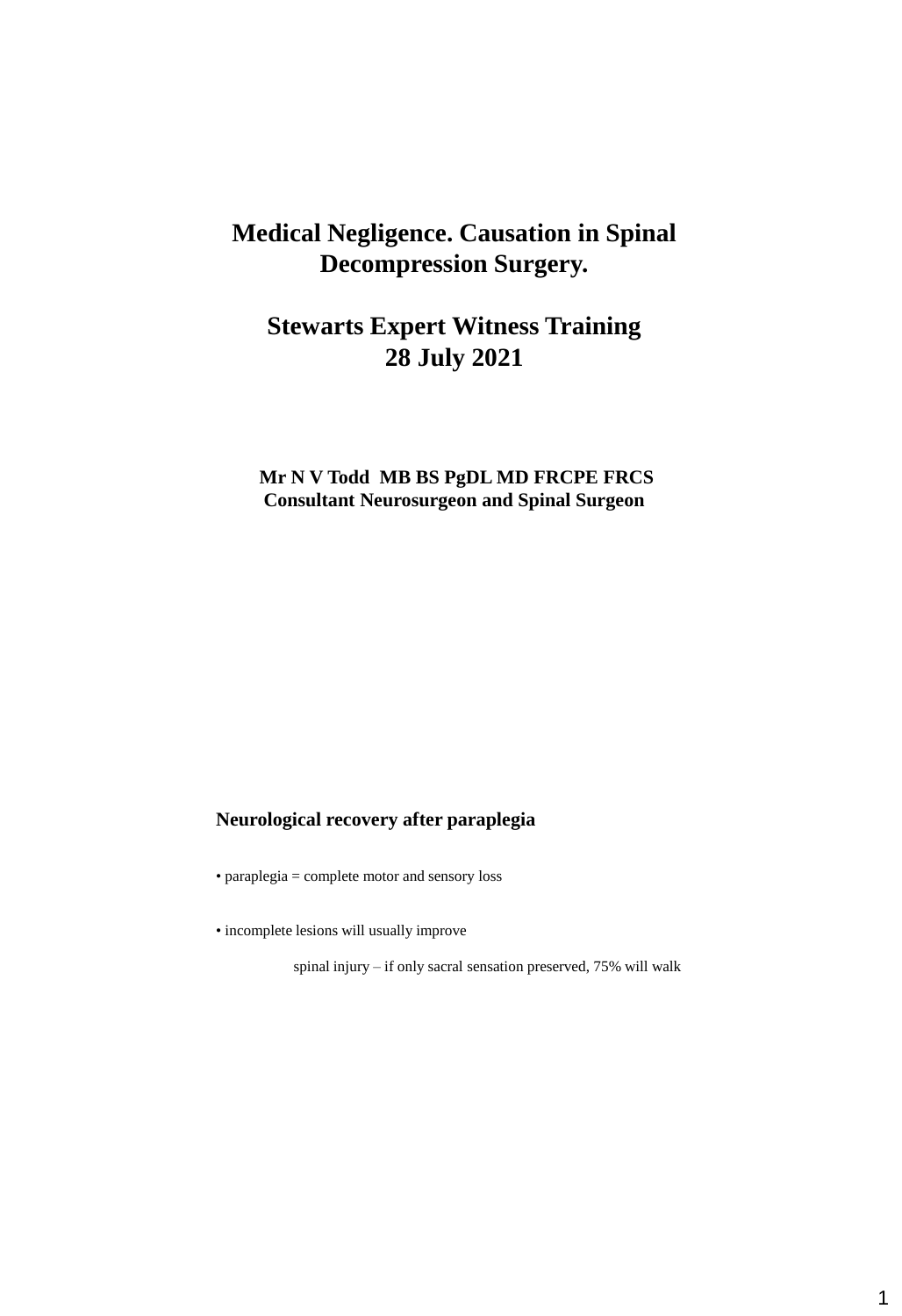## **Paraplegia. Clinical outcome = causation**

- but-for test (balance of probabilities)
- traumatic spinal cord injury
- spinal epidural haematoma
- spinal epidural abscess
- cauda equina syndrome

## **Paraplegia. Clinical outcome = causation**

• often said "it's all over"

i.e. no neurological recovery

- incorrect
- determinants of recovery

pathology

speed of onset

urgency of decompression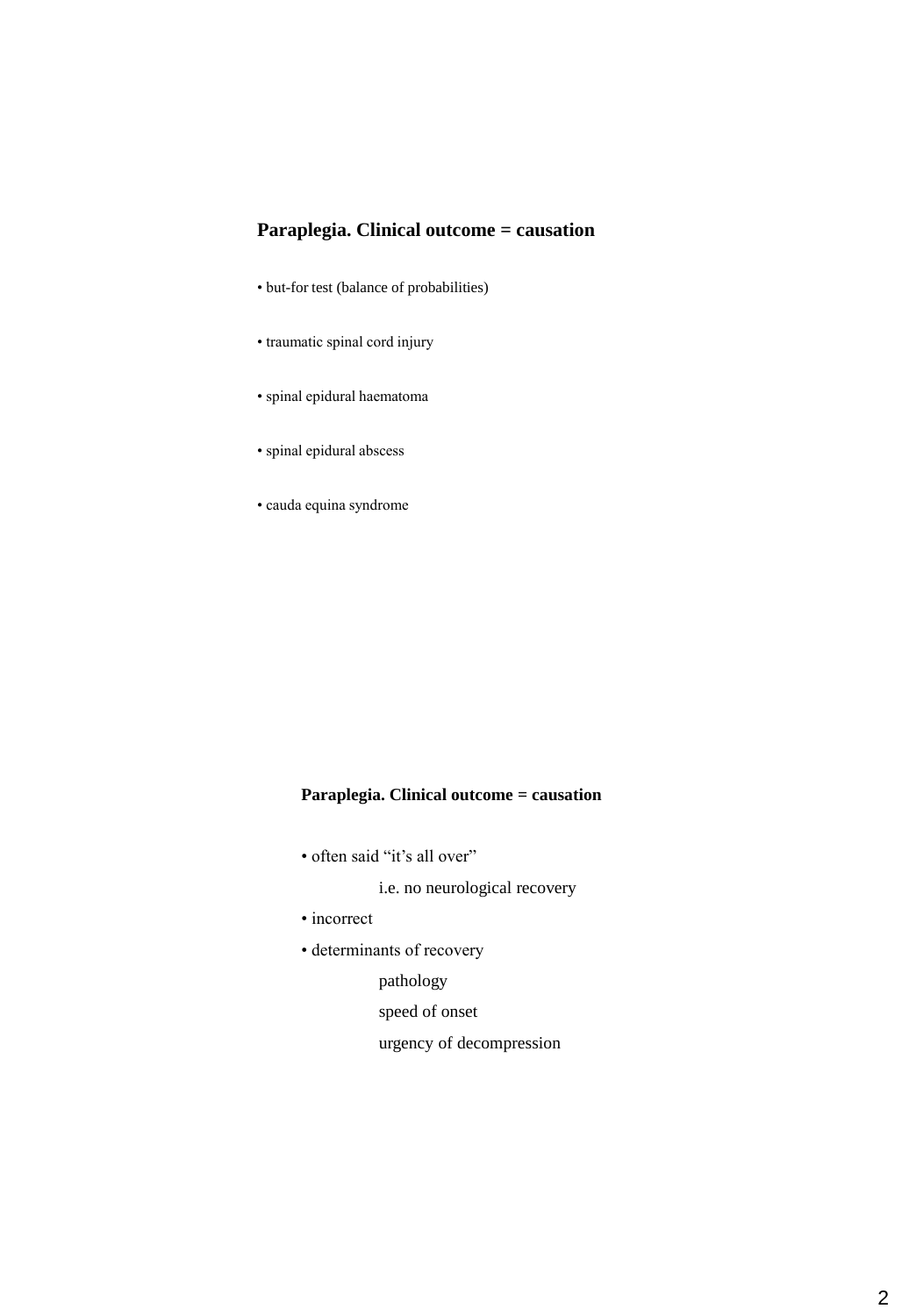## **Spinal cord injury**



- acute traumatic spinal cord injury
- UK = 1000 new patients  $p/a$
- 40,000 long term disability

## **Spinal cord injury**

| Frankel A | Complete motor and sensory paraplegia                                                                                                                                                                        |  |  |
|-----------|--------------------------------------------------------------------------------------------------------------------------------------------------------------------------------------------------------------|--|--|
| Frankel B | Preserved sensation but no voluntary motor activity                                                                                                                                                          |  |  |
| Frankel C | Preserved sensation. Preserved motor but insufficient to walk                                                                                                                                                |  |  |
| Frankel D | Preservation of some sensation. Preservation of motor power, usually<br>sufficient to walk (the Frankel D range is the widest range; poor Frankel Ds<br>do not walk, good Frankel Ds can be close to normal) |  |  |
| Frankel E | No neurological deficit with normal function                                                                                                                                                                 |  |  |

• Frankel A 10-20% improve

## none walk

• complete SCI is permanent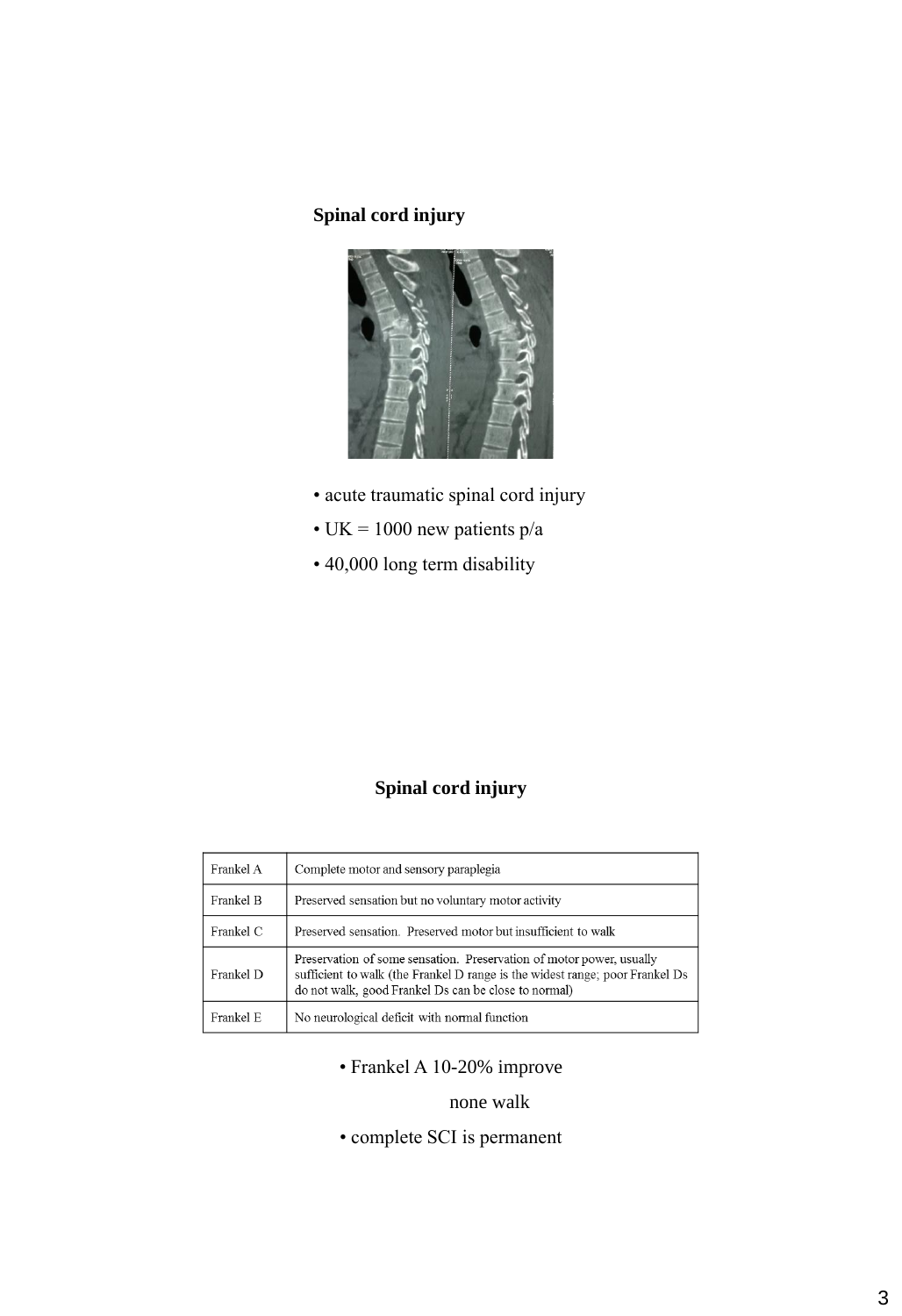## **Spinal epidural haematoma**



## **Spinal epidural haematoma**

- world literature = 1000 cases
- spontaneous
- post-operative (inc epidurals)
- traumatic
- spinal fracture ankylosing spondylitis

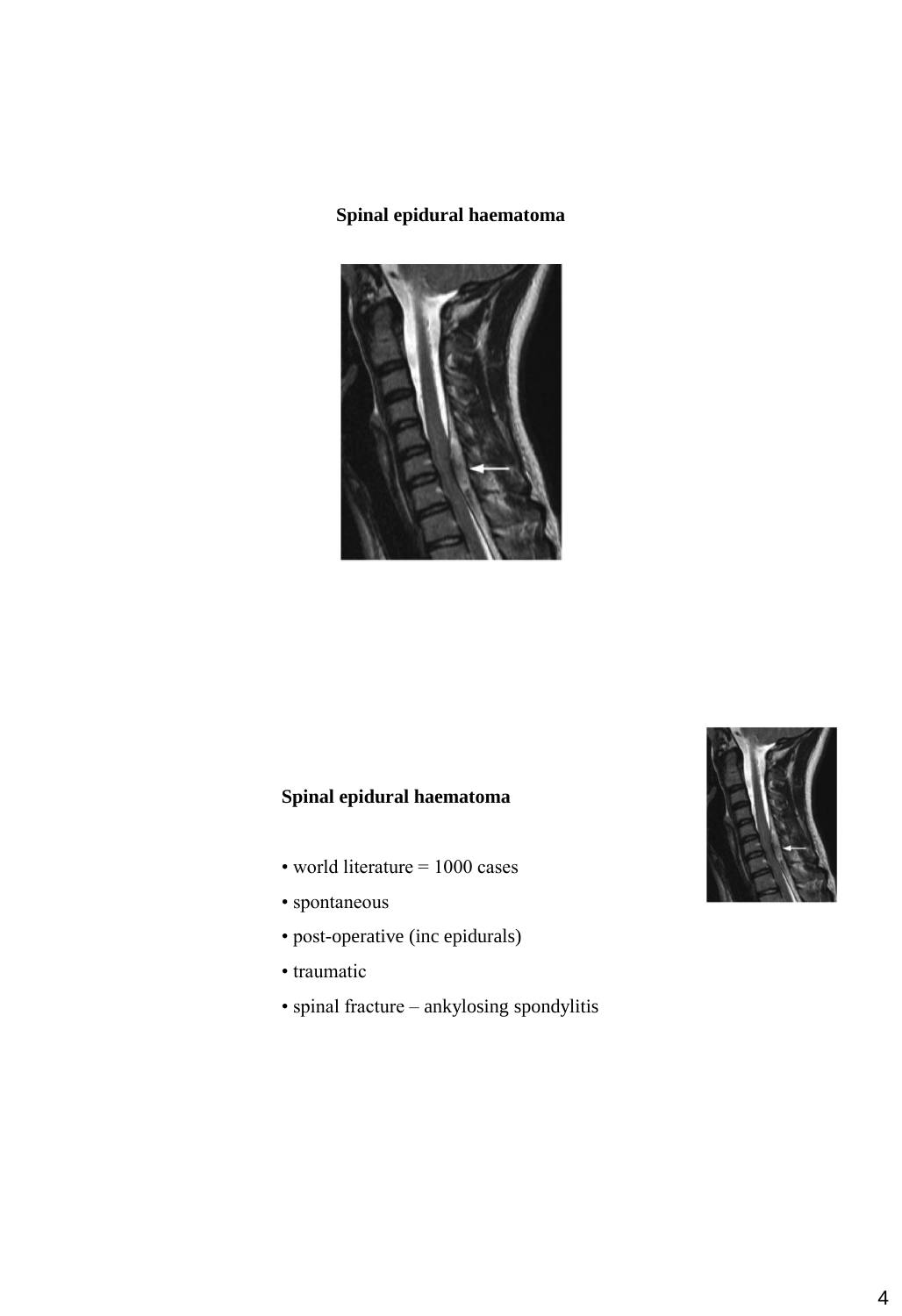#### **Spinal epidural haematoma**

*The two factors that are of the greatest importance in determining outcome in patients with spontaneous SEH are the degree of neurological deficit at the time of treatment and the timing of treatment; for many patients those two factors are interlinked.*

Mukerji N, Todd N. Spinal epidural haematoma; factors influencing outcome. Br J Neurosurg. 2013 Dec;27(6):712-7.



#### **Spinal epidural haematoma**

- recovery incomplete cord lesion
	- $= 4.6$  x more likely than complete

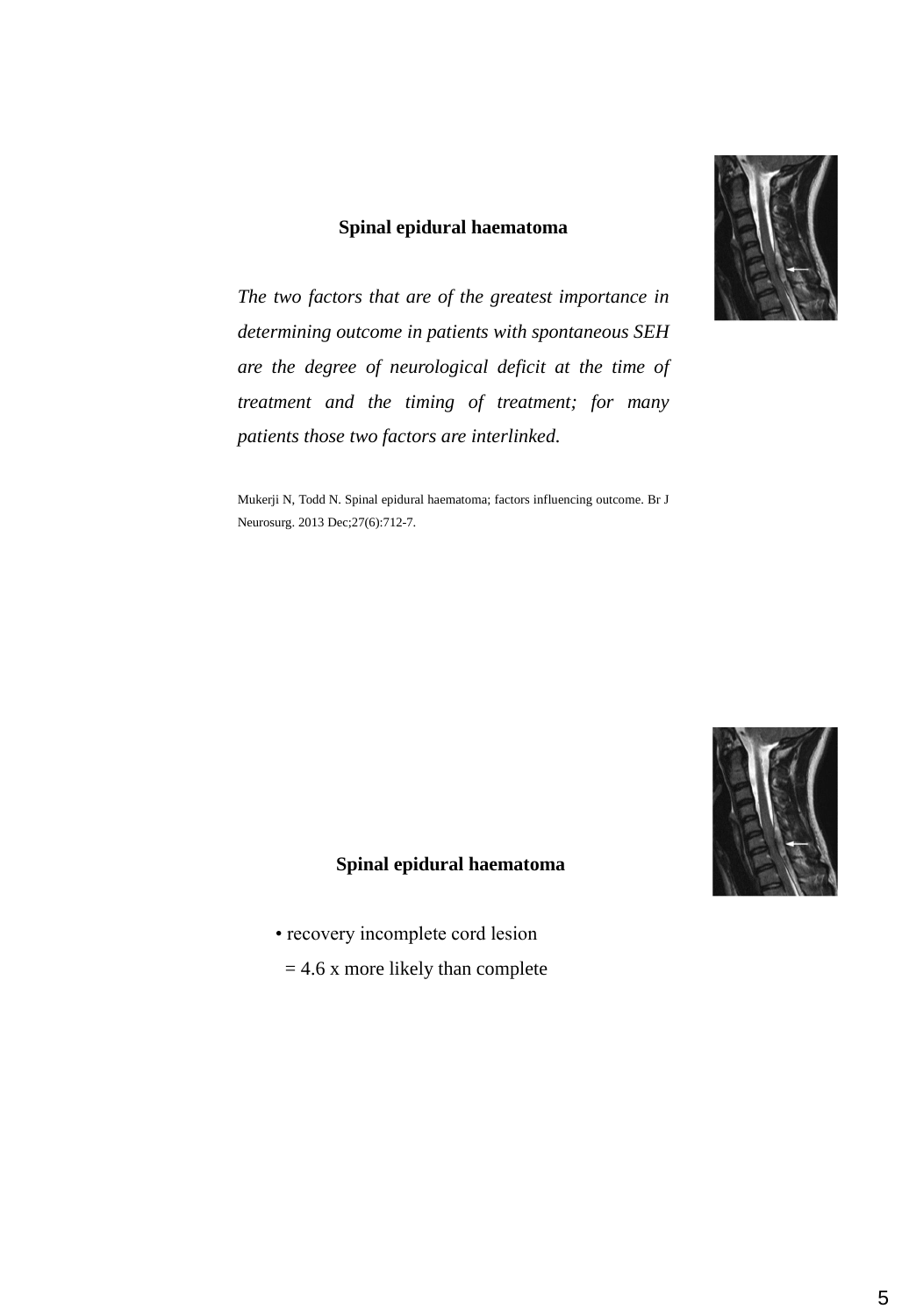#### **SEH. Recovery from paraplegia**

- timing of surgery from first symptoms
- very limited data n=9

#### **Outcome in Treated Frankel A SEH Patients**

| Final Outcome (Frankel Grade) | Time to Surgery                       |  |  |
|-------------------------------|---------------------------------------|--|--|
| A (no recovery)               | 5 hours, 24-48 hours                  |  |  |
| R                             | 18 hours                              |  |  |
|                               |                                       |  |  |
|                               | 11 hours, 11.5 hours, 31 hours        |  |  |
|                               | 2 hours 30 minutes, 9 hours, 15 hours |  |  |

• treatment in 12 hours

```
\Rightarrow improvement to D or E (walking)
= 4/5 (80\%)more likely D
```
#### **SEH. Recovery from paraplegia**

- timing in groups n=28
- surgery within 12 hours
- recovery to D or E 64% (18/28)

$$
D=11, E=7
$$

• recovery can occur up to 48 hours after paraplegia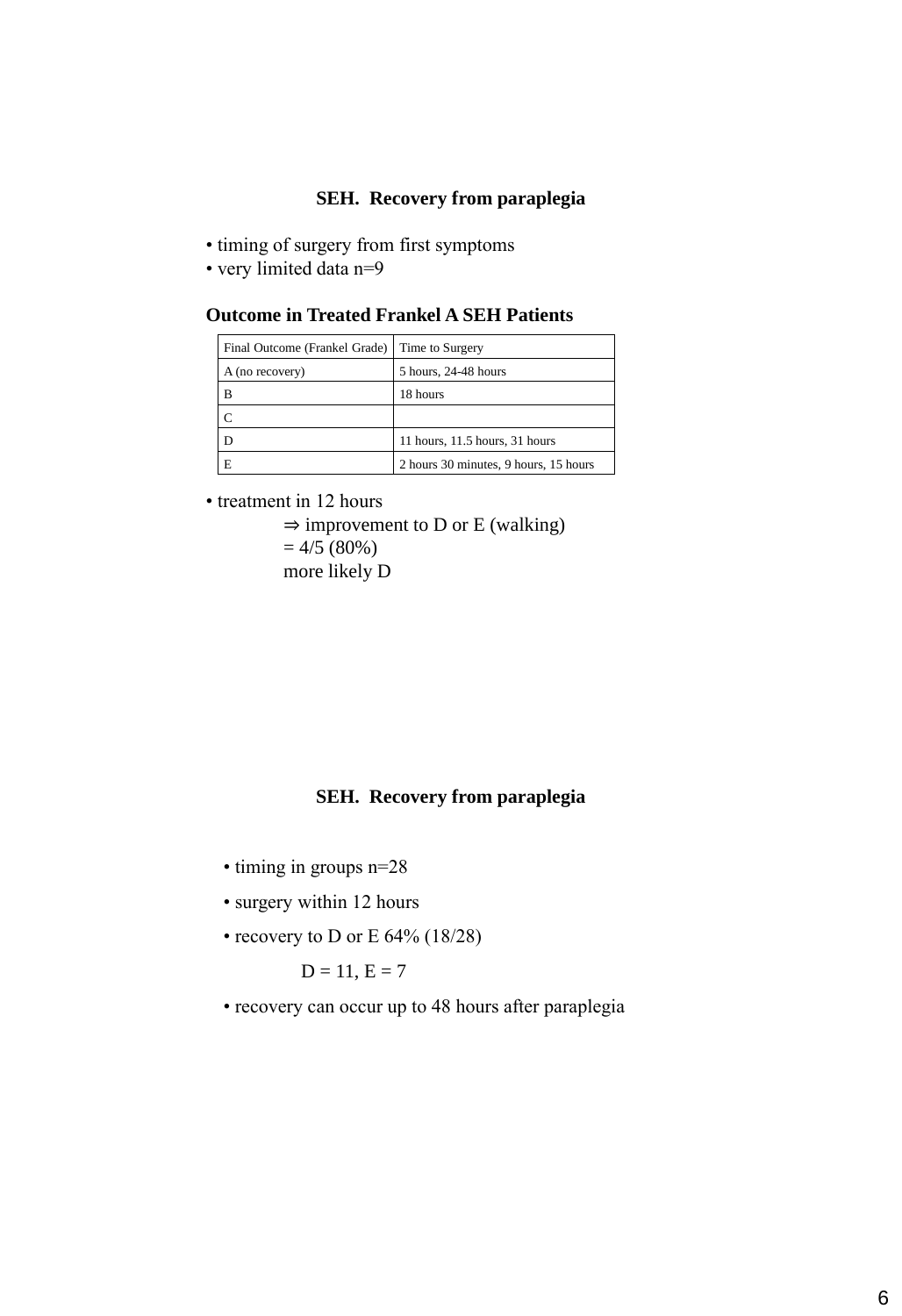#### **SEH. Poor outcomes**

- delayed diagnosis
- risk factors
	- anticoagulation
	- recent surgery including epidurals
	- no local MRI (obstetrics)
- failure to correct clotting
- failure to operate if paraplegic

## **Spinal infection**







- spondylodiscitis
- spinal epidural abscess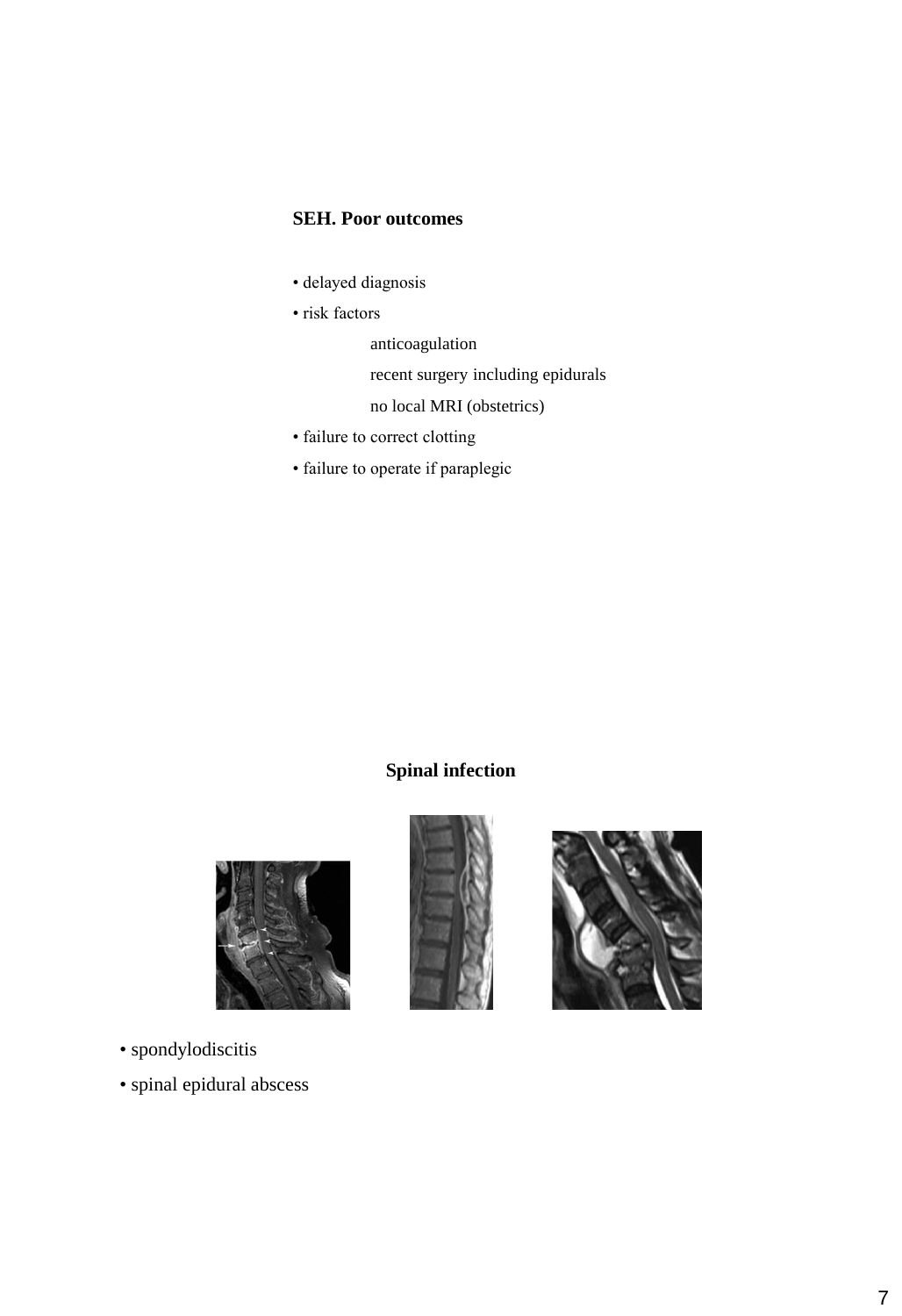

## **Spinal infection**

## Aetiology

- spontaneous (bacteraemia)
- spinal surgery
- epidural catheter
- 1-2/10,000 hospital admissions
- incidence rising

# **Spinal infection**

Diagnosis

• classical clinical triad

spinal pain (severe)

pyrexia

neurological deficit

- risk factors
- CRP, WCC

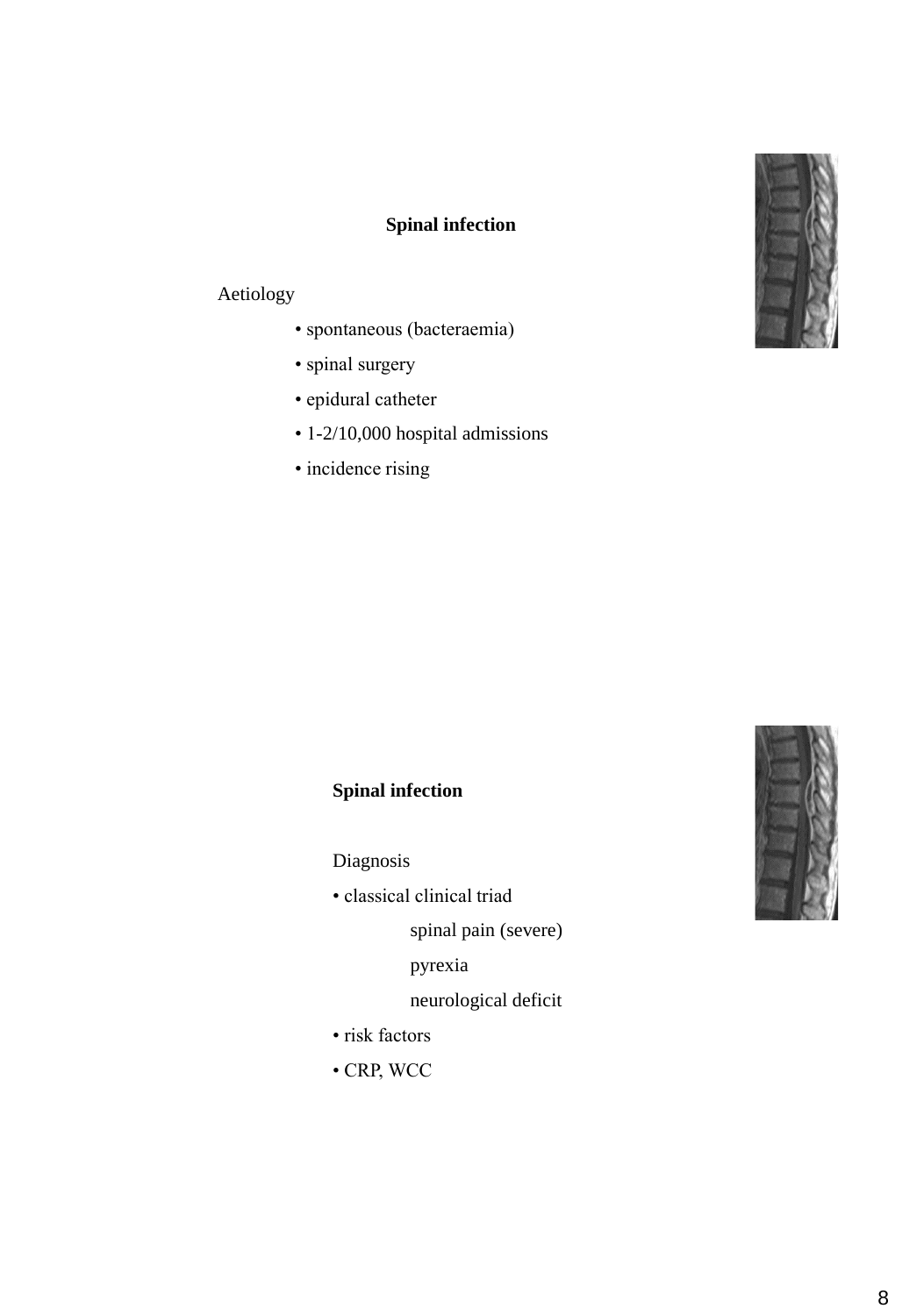

#### **Causation in pyogenic spinal infection causing paraplegia**

| Final<br>Initial | А  | В | C | D | E |
|------------------|----|---|---|---|---|
|                  | 11 |   |   |   |   |

848 cases (all Frankel grades), treated at all times.

Frankel  $A = 30$ 

improvement =  $19(63%)$ improvement to walking (Frankel D or E) =  $7 (23%)$ 

#### **Spinal infection. Poor outcomes**

- delayed diagnosis
- wrong antibiotics/dose/route

specific antibiotic or broad-spectrum

high dose

intravenous 2/52, oral 6-8/52

- inadequate duration of treatment
- failure to drain an abscess

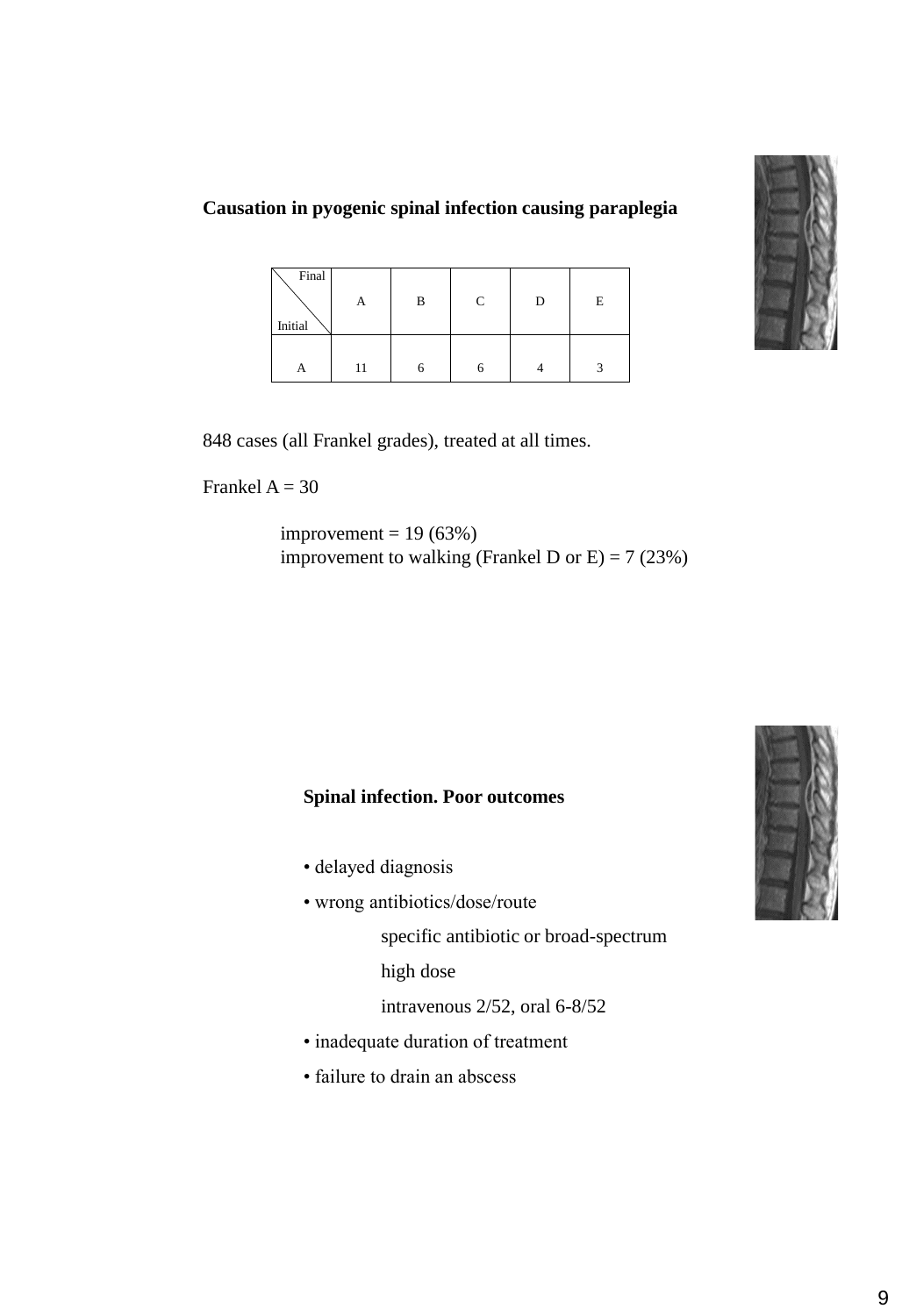#### **Cauda equina syndrome**



## **Cauda equina syndrome**

- no universally agreed definition
- mild cauda equina irritation to severe permanent injury
- change in bladder function
- ↓ perineal sensation (subjective/objective)
- ↓ anal tone/squeeze
- context = low back pain  $+/-$  leg pain

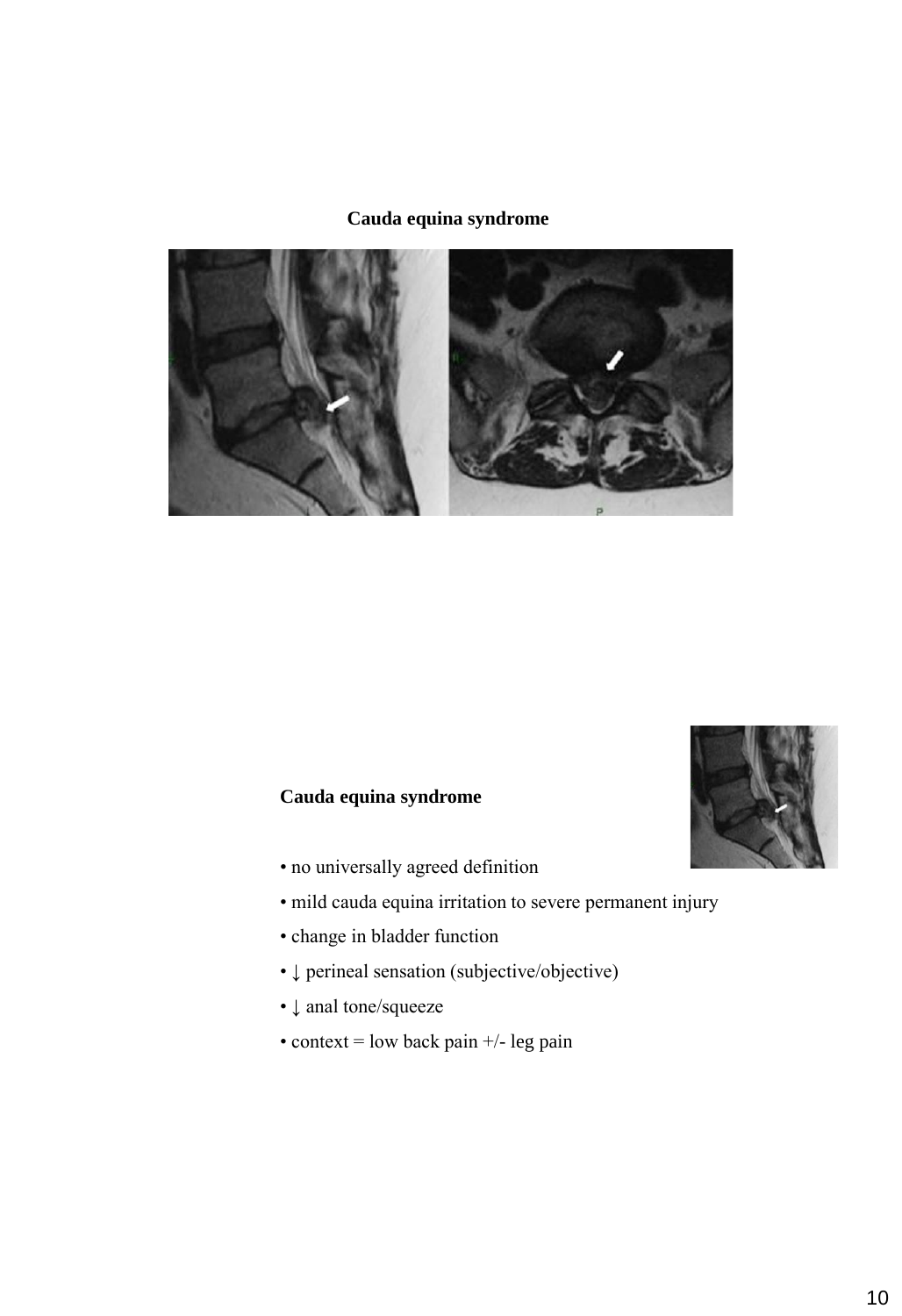#### **Cauda equina syndrome. Causation**

Typically this is recovery from an incomplete lesion

- CESI = incomplete CES
- CESR = neurogenic urinary retention not CES complete
- CESC = complete loss of all CES function

## **Neurological recovery in CESI**

• treated in 48 hours

normal bladder/bowel

Srikandarajah 2015

 $\bullet$  > 48 hours

usually social normal bladder



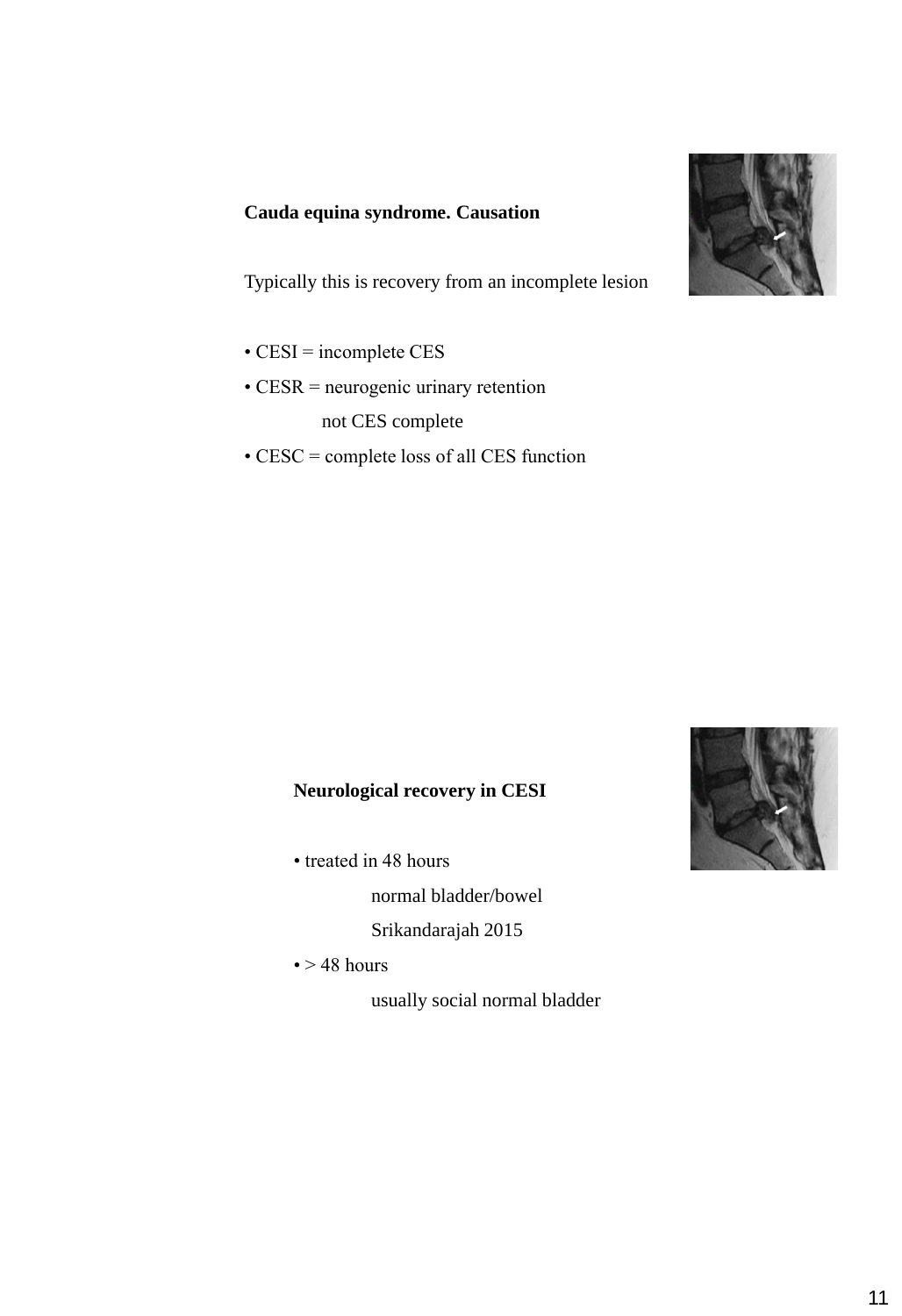#### **Neurological recovery in CESR**

- no benefit to more urgent surgery NOT no benefit to surgery
- 48-93% improve to socially normal bladder
- classically CESR = painless retention + overflow incontinence
- less common because of bladder catheter + ultrasound
- bladder distention > 1000 mls with incontinence  $not = 400$  mls + no desire to void
- *Hewes*

#### *Hewes.* **Defining CESR in the modern era**

- *Hewes*. 50 year old man
- 0100 PUd
- 0500 genital numbness
- $\cdot$  1203 U/S = 621 mls urine
- $\cdot$  1445 catheter = 625 mls urine
- never incontinent ⇒ never classical CESR
- found: 621 mls painless retention = classical CESR
- patient nil by mouth and no drip:
- incontinence might be 12/24 hours after bladder distention continuing harm
- smaller volume bladder distention without incontinence is not the same as classical CESR